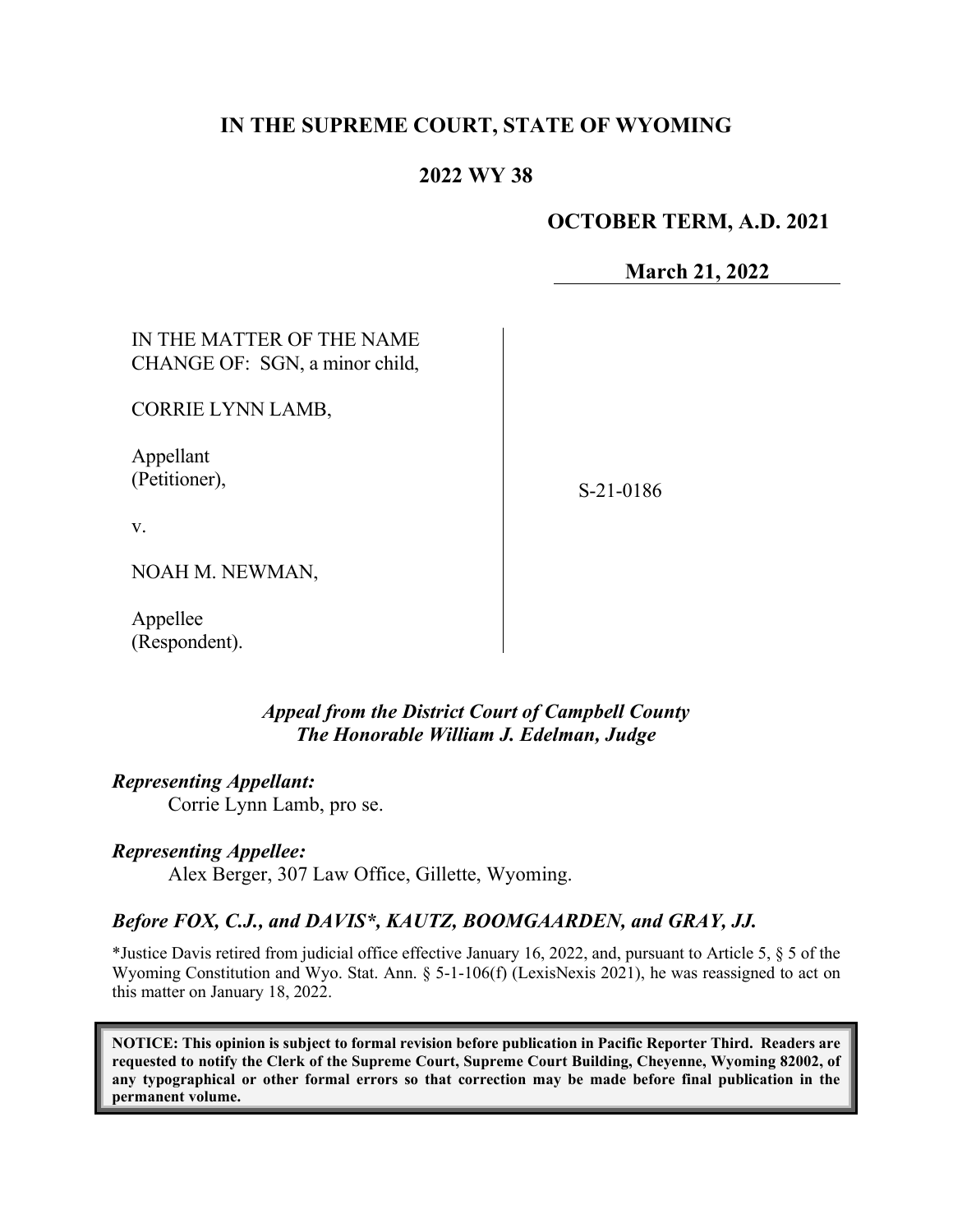### **GRAY, Justice.**

[¶1] Corrie Lynn Lamb (Mother) filed a petition on behalf of her minor child, SGN, for a change of surname. Noah Newman (Father) objected, and the district court denied the name change petition. Mother appeals arguing that the district court abused its discretion by refusing to settle the record pursuant to her statement of the evidence under W.R.A.P. 3.03 and by denying the petition. We affirm.

#### *ISSUES*

[¶2] Mother presents three issues, which we restate as two:

- 1. Did the district court abuse its discretion when it refused to approve Mother's statement of the evidence under W.R.A.P. 3.03?
- 2. Did the district court abuse its discretion when it denied Mother's petition to change minor child's surname?

### *FACTS*

[¶3] The record is sparse but reveals the following facts. Mother and Father were married, and while married, they had a child, SGN. They separated in 2017 and divorced about a year later. Since that time, SGN has split time between Mother in Gillette and Father in Rock Springs, Wyoming. After the divorce, Mother married Mr. Lamb and took his surname. She and Mr. Lamb had a child together. In March 2021, Mother filed a verified petition in the district court to change SGN's surname to Lamb-Newman because SGN was starting school in August, Mother would be the primary custodian, and Mother wanted SGN to share her surname and that of her half sibling. Father objected.

[¶4] The district court held an unreported hearing on the petition on May 13, 2021. It entered an order denying the petition finding the name change was not in the best interest of SGN and that it was detrimental to Father's interests. Mother timely filed this appeal.

[¶5] Because there was no transcript of the hearing, Mother prepared a statement of the evidence as allowed under W.R.A.P. 3.03. Father filed his objection to Mother's rendition of the proceedings. The statement and objection were submitted to the district court for review. The district court did not approve Mother's W.R.A.P. 3.03 statement of the evidence. Contrary to her statement that sworn testimony was given, the district court found there was no sworn testimony at the hearing.

### *DISCUSSION*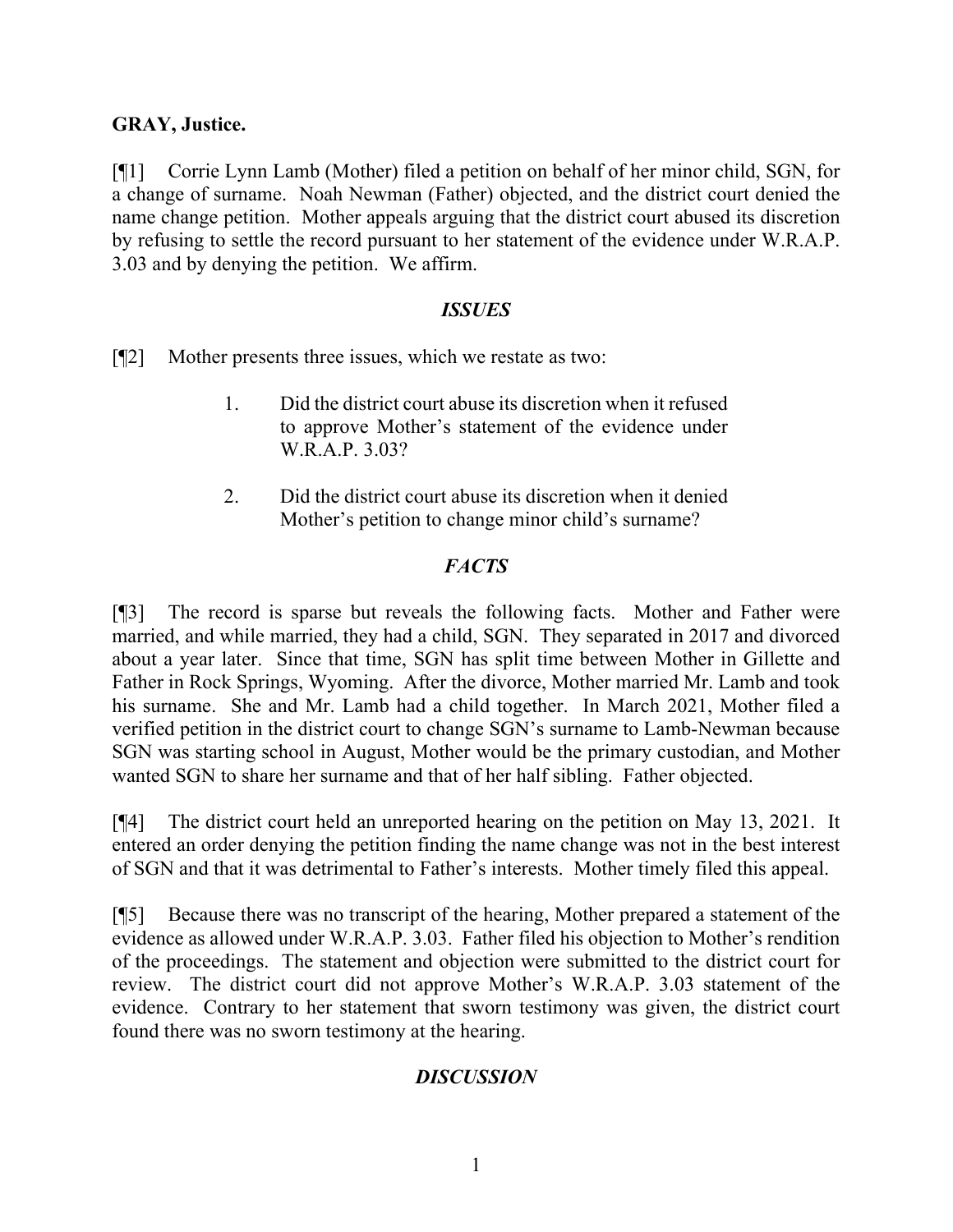#### *I. Did the district court abuse its discretion when it refused to approve Mother's statement of the evidence under W.R.A.P. 3.03?*

## **A. Standard of Review**

[¶6] "It is within the district court's discretion whether to approve a statement pursuant to W.R.A.P. 3.03." *Bolding v. Kindel Concrete, LLC*, 2014 WY 132, ¶ 13, 336 P.3d 144, 147 (Wyo. 2014) (quoting *Jacobs v. Jacobs*, 895 P.2d 441, 444 (Wyo. 1995)). "[W]e review the district court's decision for abuse of discretion." *Nw. Bldg. Co. v. Nw. Distrib. Co.*, 2012 WY 113, ¶ 30, 285 P.3d 239, 247 (Wyo. 2012). "Judicial discretion is a composite of many things, among which are conclusions drawn from objective criteria; it means exercising sound judgment with regard to what is right under the circumstances and without doing so arbitrarily or capriciously." *Brown v. Jerding*, 2020 WY 123, ¶ 11, 472 P.3d 1038, 1041 (Wyo. 2020) (quoting *Ianelli v. Camino*, 2019 WY 67, ¶ 20, 444 P.3d 61, 66 (Wyo. 2019)). "A court abuses its discretion when it acts in a manner which exceeds the bounds of reason under the circumstances." *Heimer v. Heimer*, 2021 WY 97, ¶ 34, 494 P.3d 472, 481 (Wyo. 2021) (quoting *Meiners v. Meiners*, 2019 WY 39, ¶ 9, 438 P.3d 1260, 1266 (Wyo. 2019)).

### **B. Analysis**

[¶7] Mother argues that the district court abused its discretion by not approving her statement of the evidence under W.R.A.P. 3.03 and by failing to settle the record for appeal. Wyoming Rule of Appellate Procedure 3.03 provides procedures to establish a record where no transcript of proceedings is available:

> If no report of the evidence or proceedings at a hearing or trial was made, or if a transcript is unavailable, appellant may prepare a statement of the evidence or proceedings from the best available means including appellant's recollection. The statement shall be filed in the trial court and served on appellee within 35 days of the filing of the notice of appeal. Appellee may file and serve objections or propose amendments within 15 days after service. The trial court shall, within 10 days, enter its order settling and approving the statement of evidence, which shall be included by the clerk of the trial court in the record on appeal. If the trial court is unable to settle the record within 10 days, the judge shall notify the appellate court clerk, trial court clerk, and the parties of the delay and anticipated date of completion.

W.R.A.P. 3.03. "The purpose of the W.R.A.P. 3.03 procedure is to provide an *accurate* record of the evidence presented in the district court." *Nw. Bldg. Co.*, ¶ 31, 285 P.3d at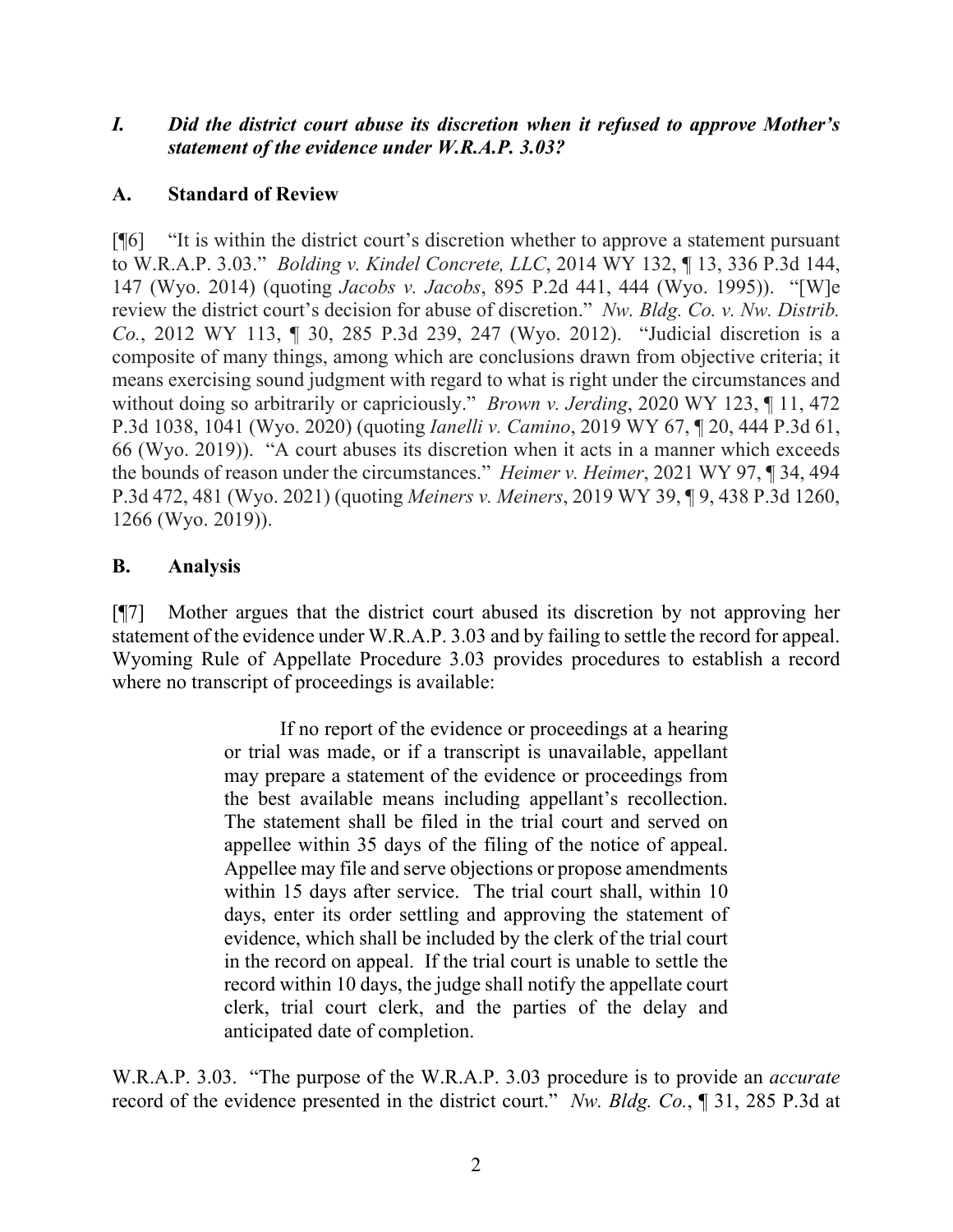247 (citing *White v. Table Mountain Ranches Owners Ass'n*, 2006 WY 2, ¶ 8, 125 P.3d 1019, 1021 (Wyo. 2006)). Trial court approval is required before a statement of the evidence can be "settled and become part of the record." *Martin v. DeWitt*, 2014 WY 112, ¶ 4, 334 P.3d 123, 125 (Wyo. 2014) (quoting *Nw. Bldg. Co.*, ¶ 31, 285 P.3d at 247); *see also* W.R.A.P. 3.03.

[¶8] Mother's statement of the evidence asserted that she testified during the hearing. In its order regarding record, the district court found Mother's statement inaccurate because "neither party presented sworn testimony" at the hearing. The order stated:

> 1. [Mother] asserts that she testified during the hearing, however neither party presented sworn testimony . . . .

> 2. [Mother] was afforded an opportunity to present her case and chose to present argument only in support of her petition.

> 3. [Father] was afforded the same opportunity and also chose to present argument only.

> 4. Based upon the offered argument the court concluded that [Mother] failed to meet her burden in establishing a basis for the petition.

On appeal, Mother does not assert she presented sworn testimony—other than her verified petition—at the name change hearing. Nonetheless, Mother's Amended Statement of Evidence and Proceedings recites that she "provided . . . rebuttal testimony" following Father's argument. The statement repeatedly frames Mother's rebuttal argument as her "testimony."

> It is within the trial court's discretion whether to approve an appellant's statement of the evidence; it need not consent to a narrative that is inaccurate, but may insist that the statement reflects the actual proceedings. Where the trial court makes specific findings of deficiencies, which are supported by the record, it is not an abuse of discretion to refuse to settle the statement to provide a record for appeal in civil matters; without such findings, the trial court does abuse its discretion.

4 C.J.S. *Appeal and Error* § 603, at 577 (2019) (footnotes omitted).

[¶9] The district court did not abuse its discretion by refusing to settle the record where it found the statement of evidence to be inaccurate.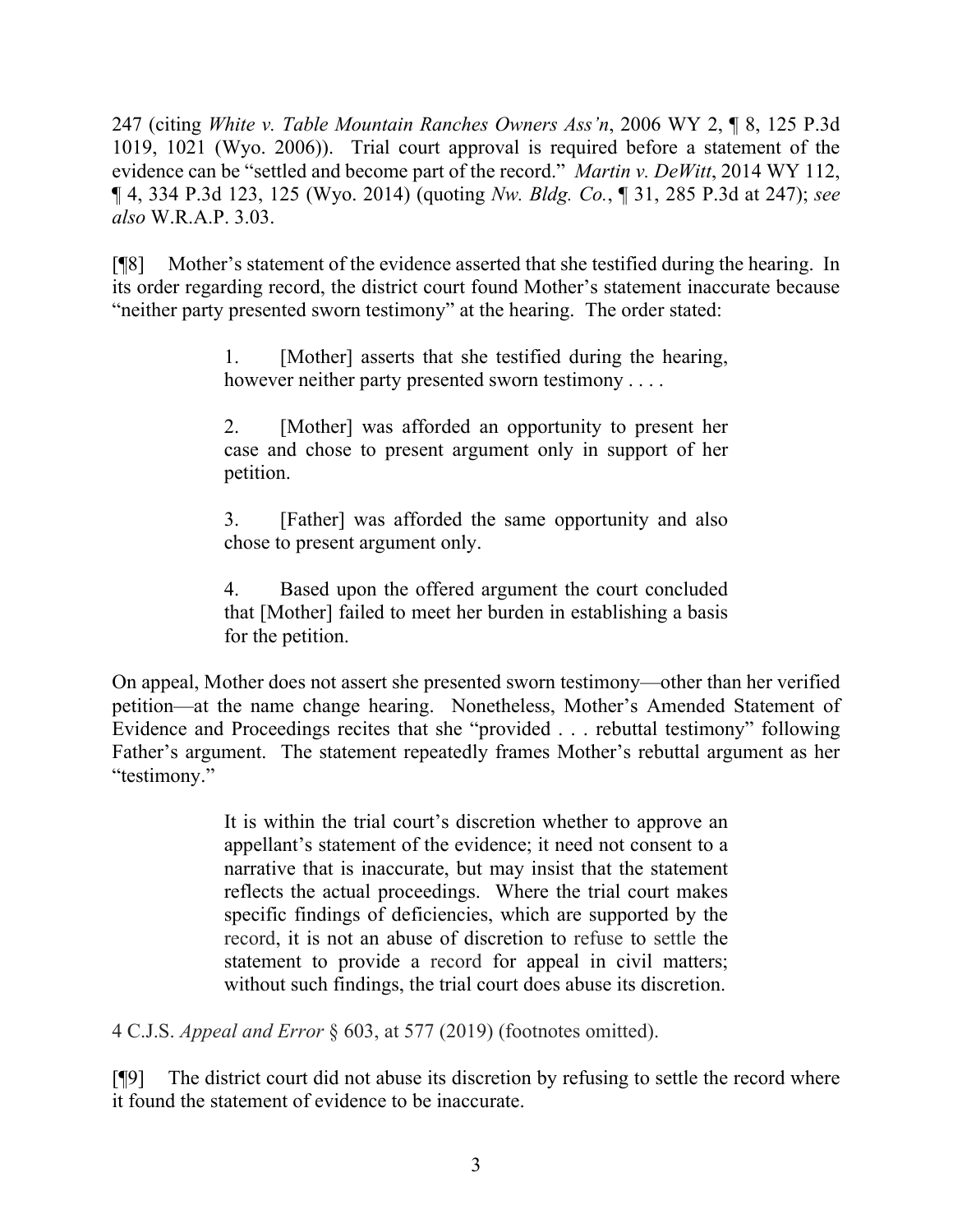[¶10] We do not address Mother's argument that the court's finding, in the order regarding record, that the parties did not present sworn testimony conflicts with its findings regarding evidence in the order denying name change*.* Mother had the burden to establish a record, and she did not meet her burden. We need go no further.

# *II. Did the district court abuse its discretion when it denied Mother's petition to change minor child's surname?*

## **A. Standard of Review**

[¶11] We have not established a standard of review for a petition to change a name under Wyo. Stat. Ann. § 1-25-101. Other states review a name change petition for an abuse of discretion. *See, e.g.*, *In Re Doe*, 484 P.3d 195, 199 (Idaho 2021); *In re J.P.H.*, 2015 SD 43, ¶ 8, 865 N.W.2d 488, 490; *Tucker v. Tucker*, 2014 MT 115, ¶ 11, 326 P.3d 413, 415; *In re E.M.L.*, 19 A.3d 1068, 1069 (Pa. Super. Ct. 2011); *Hamman v. Cnty. Ct. In & For Jefferson Cnty.*, 753 P.2d 743, 746 (Colo. 1988). Our jurisprudence is clear, "[d]ecisions that involve custody, visitation and child support are committed to the sound discretion of the district court." *IC v. DW*, 2015 WY 135, ¶ 7, 360 P.3d 999, 1001 (Wyo. 2015) (citing *Wright v. Wright*, 2015 WY 37, ¶ 16, 344 P.3d 267, 272 (Wyo. 2015)). In this case, where the petition requests a name change for a minor child, consistent with our standard of review for issues of custody, visitation, and support, we will apply an abuse of discretion standard of review.

[¶12] "A court does not abuse its discretion unless it acts in a manner which exceeds the bounds of reason under the circumstances." *Gutierrez v. Bradley*, 2021 WY 139, ¶ 15, 500 P.3d 984, 988 (Wyo. 2021) (quoting *Kimzey v. Kimzey*, 2020 WY 52, ¶ 27, 461 P.3d 1229, 1238 (Wyo. 2020)). "We 'will not disturb an order . . . so long as the court could reasonably conclude as it did.'" *Taulo-Millar v. Hognason*, 2022 WY 8, ¶ 14, 501 P.3d 1274, 1279 (Wyo. 2022) (quoting *Paden v. Paden*, 2017 WY 118, ¶ 6, 403 P.3d 135, 138 (Wyo. 2017)).

# **B. Analysis**

[¶13] Mother argues that the district court abused its discretion when it found that a name change was not in SGN's best interest and that a name change was detrimental to Father's interests.

[¶14] "It is the appellant's burden to bring a complete record to this Court." *Befumo v. Johnson*, 2005 WY 114, ¶ 16, 119 P.3d 936, 942–43 (Wyo. 2005) (quoting *Beeman v. Beeman*, 2005 WY 45, ¶ 10, 109 P.3d 548, 551 (Wyo. 2005)). "Where a proper record is not provided, an appeal may be dismissed or review may be limited to those issues not requiring inspection of the record." *Id.* (quoting *Beeman*, ¶ 10, 109 P.3d at 551). "In the absence of anything to refute them, we will sustain the trial court's findings, and we assume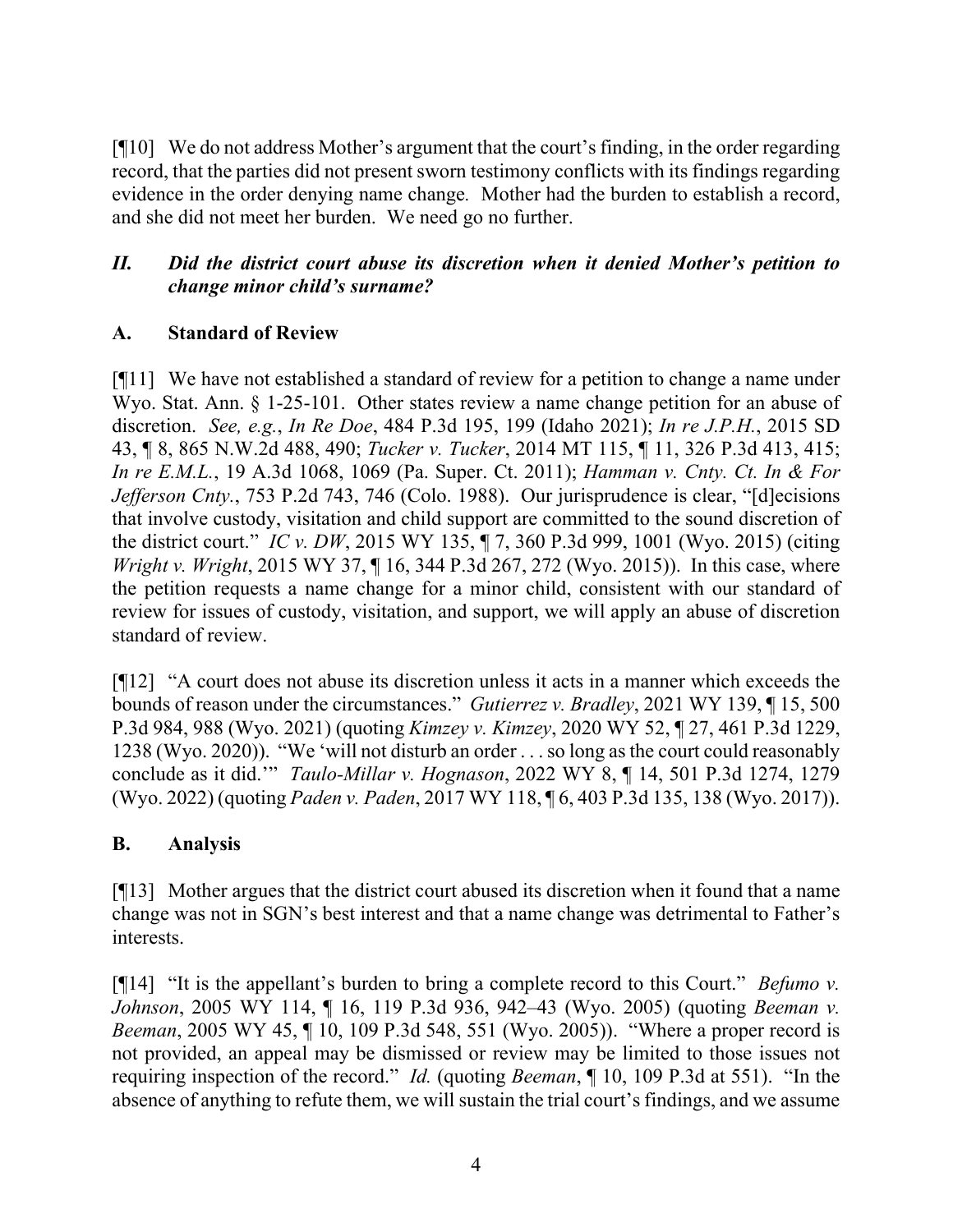that the evidence presented was sufficient to support those findings." *Id.* (quoting *Beeman*, ¶ 10, 109 P.3d at 551–52). *See also Matter of Petition for ENH v. Hansley*, 2016 WY 86, ¶ 10, 378 P.3d 296, 298 (Wyo. 2016). It is equally well established that "[i]t is the appellant's burden to bring to us a complete record on which to base a decision." *Sears v. Sears*, 2021 WY 20, ¶ 18, 479 P.3d 767, 773 (Wyo. 2021) (quoting *Golden v. Guion*, 2013 WY 45, ¶ 5, 299 P.3d 95, 96 (Wyo. 2013)).

[¶15] We turn to the district court's order denying the petition to change SGN's name. Wyo. Stat. Ann.  $\S 1-25-101<sup>1</sup>$  $\S 1-25-101<sup>1</sup>$  $\S 1-25-101<sup>1</sup>$  governs name changes. It states that a district court shall order the name change if "the desired change is proper and not detrimental to the interests of any other person." Wyo. Stat. Ann. § 1-25-101*.* The district court noted that the language of Wyo. Stat. Ann. § 1-25-101 does not require the court to make findings on a child's best interest and that the Wyoming Supreme Court has not specifically addressed this question. *See ENH*, ¶ 7, 378 P.3d at 298. The district court then recognized that both parties made arguments related not only to their own interests but those of the minor child. Consequently, it undertook a thorough analysis of whether the name change was in SGN's best interests. The court employed an eight-factor test—borrowed from other states' jurisprudence—and determined that a name change would not be in SGN's best interest.<sup>[2](#page-5-1)</sup> The court went on to consider whether the name change would be detrimental to the interest of any other person, specifically Father. It found Father presented evidence that changing SGN's name would be detrimental to his interest.

[¶16] Neither party raised the issue of whether the court was required to address SGN's best interests at the hearing or on appeal. Because the issue was not raised or briefed, we

<span id="page-5-0"></span><sup>&</sup>lt;sup>1</sup> Wyo. Stat. Ann.  $\frac{1}{25}$ -101 states:

Every person desiring to change his name may petition the district court of the county of the petitioner's residence for the desired change. The petition shall be verified by affidavit setting forth the petitioner's full name, the name desired, a concise statement of the reason for the desired change, the place of his birth, his place of residence and the length of time he has been an actual bona fide resident of the county in which the petition is filed. If the court is satisfied that the desired change is proper and not detrimental to the interests of any other person, it shall order the change to be made, and record the proceedings in the records of the court. In the event a confidentiality order has been entered pursuant to W.S. 35-21-112 or any other court order allowing a party to maintain confidentiality of addresses, city or state of residence or other information identifying the residence, the address, city or state of residence or other information identifying the residence of the party shall remain confidential.

Wyo. Stat. Ann. § 1-25-101 (LexisNexis 2021).

<span id="page-5-1"></span><sup>2</sup> Some states use a factor test to determine whether a name change is in a child's best interest. *See generally J.P.H.*, 865 N.W.2d 488; *In re Leyna A.*, No. M2016-02548-COA-R3-JV, 2017 WL 4083644 (Tenn. Ct. App. Sept. 15, 2017); *Walden v. Jackson*, 2016 Ark. App. 573, 506 S.W.3d 904; *Werthwein v. Workman*, 546 S.W.3d 749 (Tex. App. 2018); *State on behalf of Connor H. v. Blake G.*, 856 N.W.2d 295 (Neb. 2014); *Hamman*, 753 P.2d at 749.